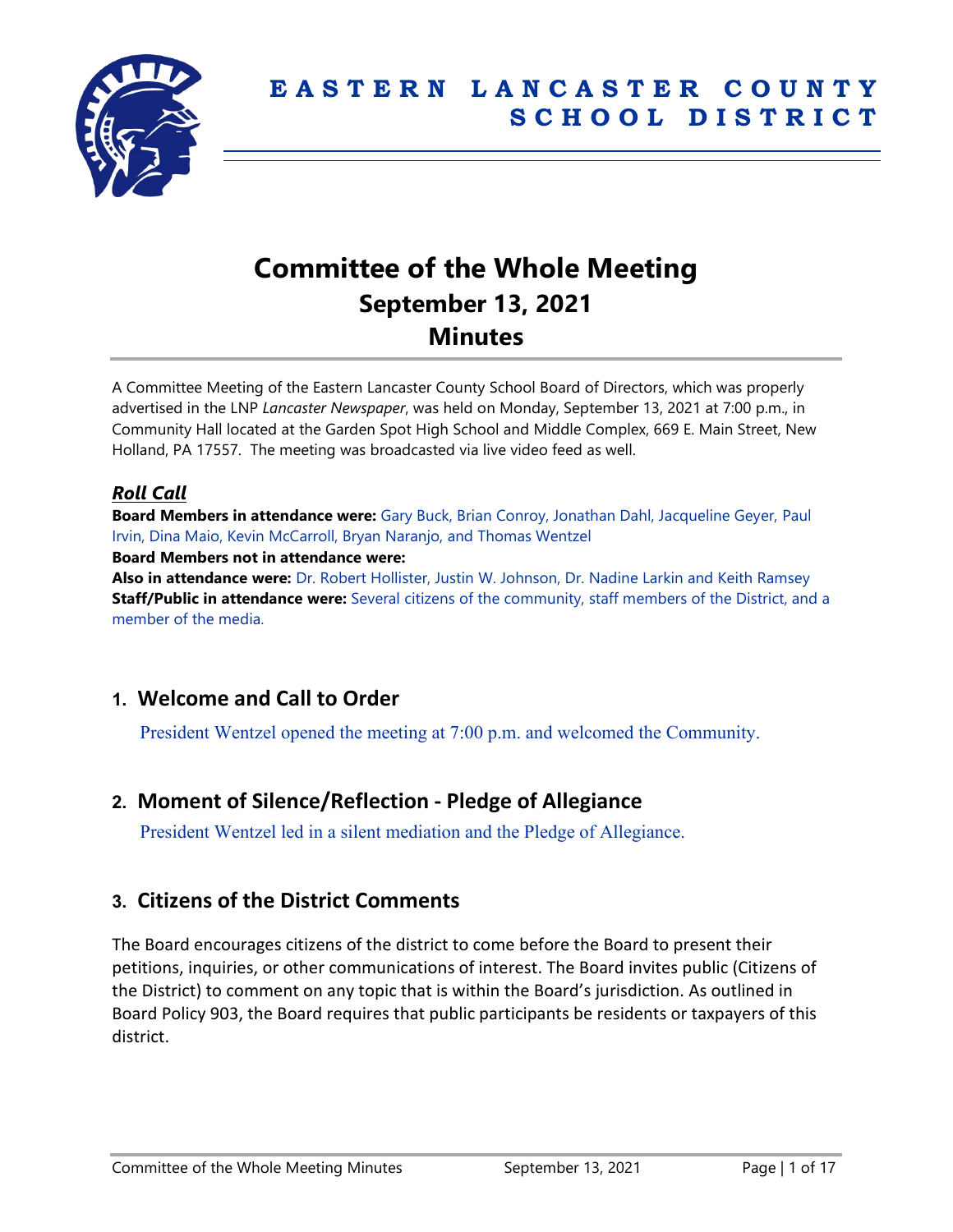Due to the virtual aspect of the Board meeting, the Board is requesting if you wish to provide public comment during the virtual board meeting, you should sign-up to do so by completing the online form prior to the meeting.

## [PUBLIC COMMENT SIGN-UP FORM](https://forms.gle/zDXXoX8rZQUxt1Ap6) (*Please use this form only if you are not attending the meeting in person.*)

*Public comments will be read aloud during the public comment section of the agenda.*

Thank you.

SUBMITTED COMMENTS (VIA PUBLIC COMMENT SIGN-UP FORM):

#### Meredith Dahl, 435 Winding Lane, New Holland, PA 17557

Dear Board- Thank your service to the community. Your volunteer time does not go unnoticed. I appreciate each of you.

I would like to pray for the Board and this meeting tonight.

Dear God,

I would like to lift up the ELANCO School District this evening. We know you are here tonight in this room. I ask for wisdom, guidance and patience for each person who is here.

We know that everyone is very passionate right now in our community. We ask for ways to come together. We seek unity. God, may there be wisdom for all on how to move forward together.

Thank you for always being willing to hear us and for loving us.

In your sons name,

Amen

#### Janice Maldonado, 220 E. Jackson St. New Holland PA 17557

Unmask our kids!! It's our right to make these decisions for our children and not the government or schools. WE KNOW WHATS BEST FOR THEM. It's our right! If parents are afraid of covid and want to mask their kids to keep them safe then thats their decision for their child and not trying to make every single child to the same. We should then decision to not mask our kids as well.

## Emily Maldonado, 2 Lantern Lane, East Earl 17519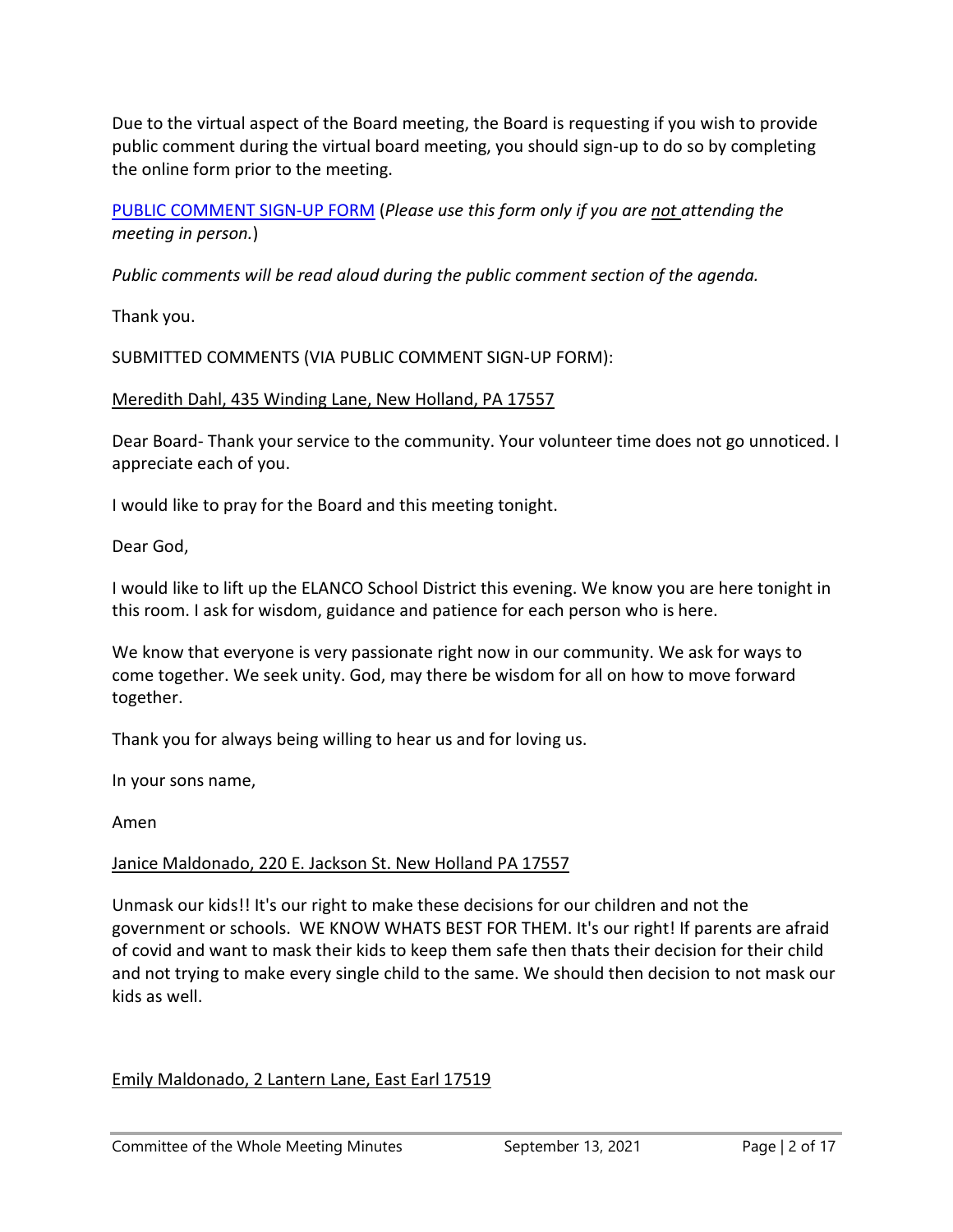No mask! Especially accept exemptions for people with disabilities and don't let the school nurses be ignorant of a medical condition. Also the district should bring back hot ham and cheese on a pretzel roll ??

#### Hannah and Adam Reimers, 105 Windsock Way, New Holland, PA 17557

Please do not require our kids to wear face masks. We all need to be able to breathe fresh air and see each others faces. Also you need to realize that if you are forcing students to wear masks you will loose many kids and they will switch to cyber schools and cost the school even more money. We should not just accept whatever the governor or CDC says. Also remember we can choose to go against them - yes Wolf made a mandate but it is not a law! The last email the school sent to parents with the covid-19 statistics makes me wonder, are you also going to start sending statistics of depression and suicide? Those numbers are sadly at record highs since covid-19, mask-wearing and social distancing all started. So let's truly care about our children and let the parents do what is best for their children- make mask wearing optional. Thank you!

## Randy Groff, 1275 N Church St, Narvon PA 17555

Why is a couple million dollars spent to renovate the high school locker rooms to accommodate a couple transgender students but, in-person learning is denied to students who don't want to wear a mask?? You are now segregating children from each other that choose not to wear a medical device that is unnecessary, just because they aren't "following the rules"?! But yet, if a couple students don't like the bathrooms, you'll make the decision to change it up, at tax payers expense, to maybe, avoid getting sued for discrimination? What about discrimination when it comes to students not wearing masks? Should the parents of those students threaten to sue? It all sounds a bit greedy to me. Bottom line, it's all about compliance and money. Not safety. This virus has over a 98% survival rate for students. What's the real agenda here!? Get back to what's most important. Our children's education. And leave parents to make medical decisions for THEIR children!

#### Dan and Lindsey Heisig, 1126 Village Circle, Denver, PA 17517

Members of the ELANCO School Board,

This letter is in reference to the 8/9/21 board meeting. Your abrupt vote on banning the BrainPop computer program was deeply disturbing. BrainPop, as you know, has a variety of videos that highlight the voices and shared experiences of the BIPOC and LGBTQ+ communities, as well as other marginalized groups.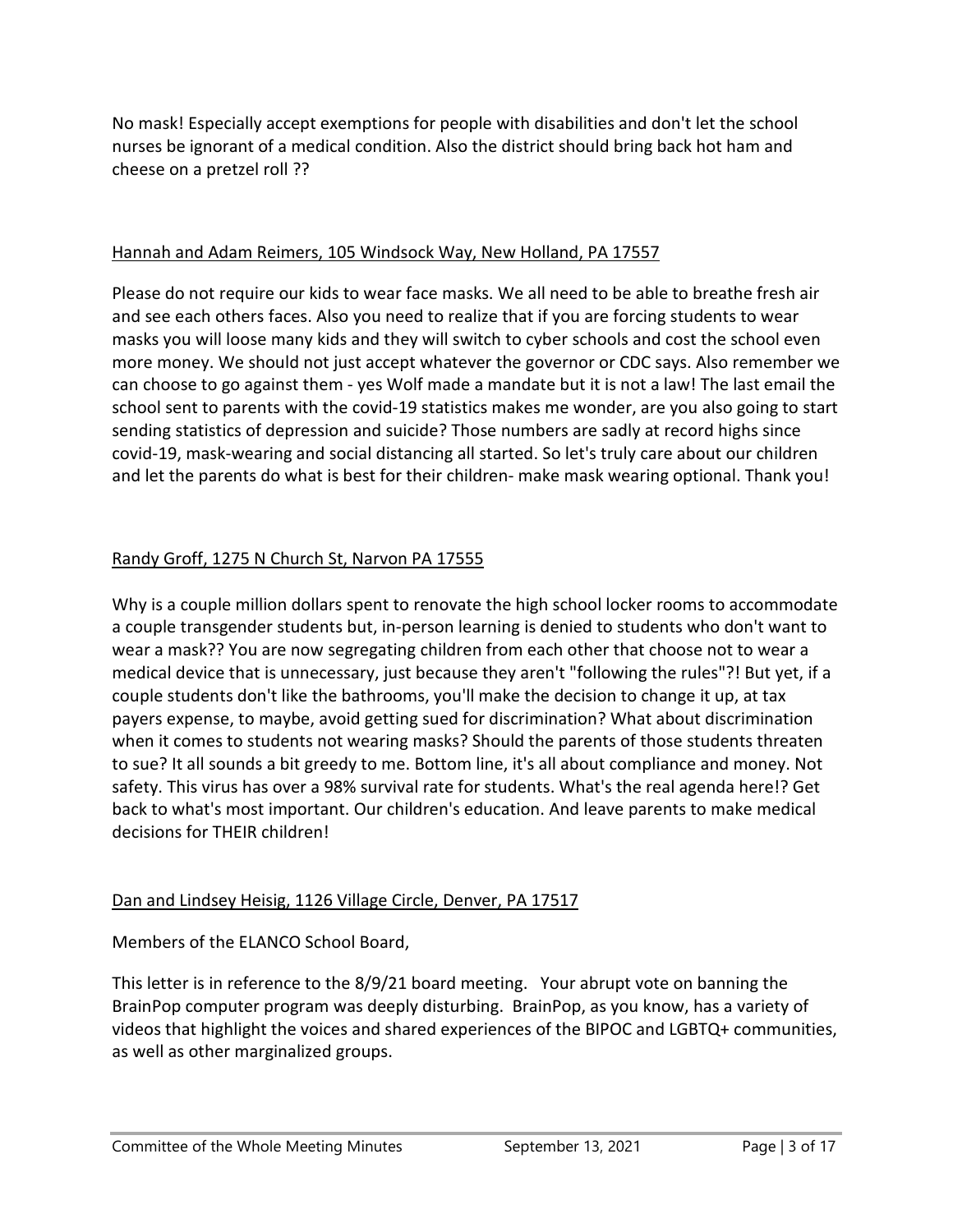While not explicitly verbalized in the meeting, it is obvious what BrainPop content the Board members and fringe groups in the district are referring to: Any content regarding the Black Lives Matter movement, and current or historical events that attempt to give equal representation to Black Voices and Black perspective.

As I listened to the minutes of the board meeting, you all agreed with what you believed to have been legitimate reasons to censor and ultimately ban this specific program. I will tell you, you're not fooling anyone. Your action to censor this particular content is thinly veiled racism.

Your narratives of being concerned that the content was too "heavy" or that "children aren't equipped to handle these topics on their own" are originating from your own personal biases. Perhaps some of these concerns are coming from parents, in which case I suspect it is really the parent's projections rather than actual observations. You also posited that BrainPop is presenting concepts on a collegiate level because you saw parallels to Critical Race Theory. That is ridiculous. If you were truly concerned with how the nature of the material affected children, you would've consulted the only qualified people in the room, your superintendent and assistant superintendent, when the motion was opened up for discussion. They could've provided you with studied, academic input as to the way children learn and interpret information based on their age and academic level. Furthermore, when you concluded that the BrainPop content is not appropriate, you prioritized the needs of white children over the needs of children of color because children of color deal with racism every day. Even in your own Elanco school district.

If you disagree or can't comprehend the statement that you are prioritizing the needs of white children, perhaps as an all white Board of Directors, you were robbed of this type of education in school, too. Consequently, in your lack of social awareness, you violated your own Resolution supporting the development of an anti-racist school climate signed and dated July 20, 2020. Please review the email attachment of the 2020 Resolution in full text.

Children must be given context, language and tools to ask questions and hold conversations about race and racism. You intentionally blocked that from happening. BrainPop has excellent content for children to help them understand the realities of the world they live in. My question to you is: Why does this content offend you?

It is our sincere hope that all of you will reflect on your actions and seek to fulfill the resolution you brought forth as written.

We hope you will broaden your world view by listening and learning from Black voices. A good start would be to read an assortment of books written by some excellent Black authors. Here are a few:

## The autobiography of Malcolm X by Malcolm X

#### The Black Friend: On Being A Better White Person by Frederick Joseph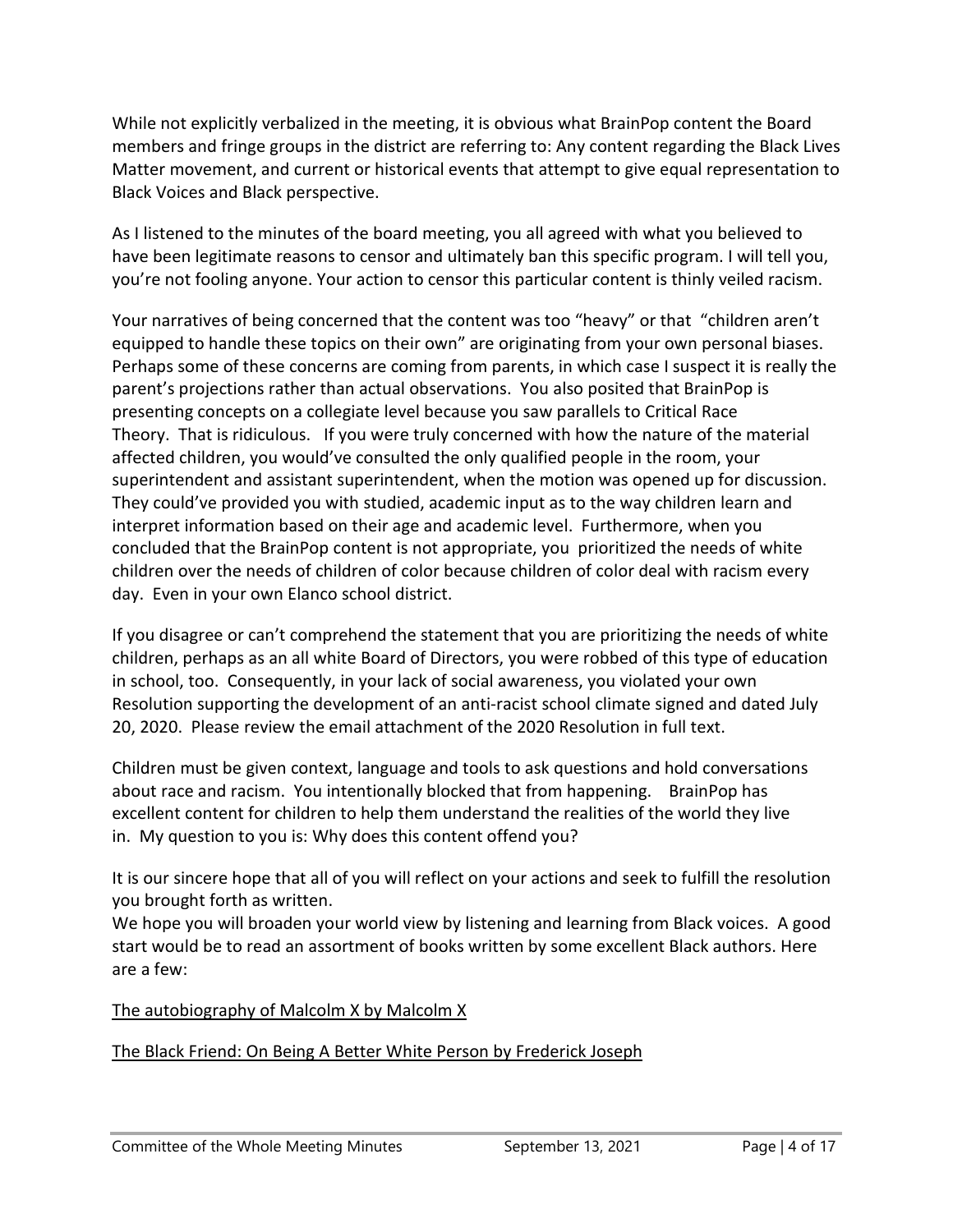Stamped from the Beginning: A Definitive History of Racist Ideas in America by Ibram X. Kendi

The Nickel Boys: A Novel by Colson Whitehead

Their Eyes Were Watching God by Zora Neale Hurston

The Warmth of Other Suns: The Epic Story of America's Great Migration by Isabel Wilkerson

The Watsons Go To Birmingham 1963 By Christopher Paul Curtis

## The New Jim Crow: Mass Incarceration in the Age of Colorblindness by Michelle Alexander

We request that members of the Board either re-instate all BrainPop content or develop another supplemental learning program to replace what the children of Elanco are being deprived of. We request that members of the Board consult those with a higher degree of education on issues relating children's developmental and academic needs. We request that members of the Board enroll in diversity, inclusivity, and anti-racist training. Most importantly, we request that Elanco Board members seek to engage with a diverse group of individuals to better understand the needs of the entire community you represent.

Lastly, we would like to end with a quote from BrainPop: "At BrainPOP, we believe the emotional and physical health of all children is paramount. And representation makes a real impact: When kids see successful, positive role models whose experiences reflect their own, they feel less isolated and more hopeful about the future. And when kids encounter people whose experiences differ from themselves, it expands their worldview and deepens their empathy."

We couldn't agree more.

# Valerie McDowell, 1367 Clearview Dr, Denver PA

My family and I moved to this area in December 2019, from right outside Philadelphia. We were so happy to be living in a more conservative area where our views would be more aligned with our surrounding community. We were especially glad to be here when covid hit, as our old school district did not have in person learning at all last year. We love the area, and the school, and would hate to have to leave an find a different option. We were so pleased with the optional mask wearing, as they have been proven not to work, and are a hindrance to our children properly learning. I have heard so many stories about kids going to the emergency room, having mental breakdowns ect from the masks. If kids can play a sport, or wait 2 weeks, or go anywhere else in public without a mask, surely they can sit in a classroom with other children , without a mask. There are other districts in Pa and around the Country that are looking out for the students best interests and letting the parents choose what is best for their own child. I pray that we will become one of them. For a virus that has killed less than 1 percent of the people who have had it, we will take our chances with that, rather than the vaccine. As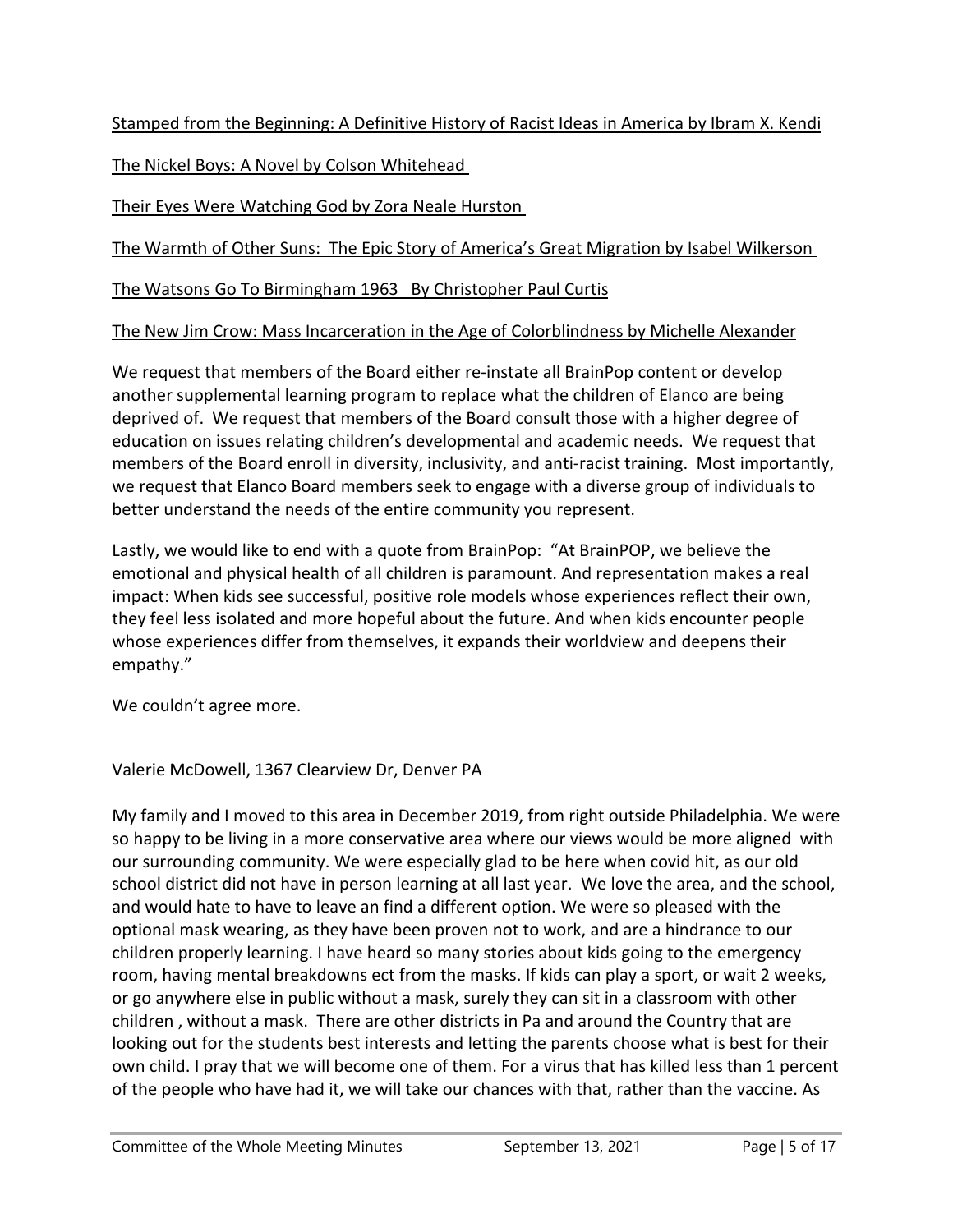far as the vaccine goes, if our schools are ones that start vaccinating our kids without the parents permission, my kids will never see the inside of another garden spot school. That is beyond anything that I can imagine. Nobody knows what the long term effects of these vaccines will be, and I am certainly not going to have my child be a test subject. Please do what is right . Please be a voice for our children. You DO have a choice. You DO have the right to say no. A mandate is not a law. Don't think about money. Think about our future, our children's future. Your future leaders. They need to be educated, and healthy, and alive, in order to lead. They need to see good examples of people standing up for what is right, standing against people who are trying to change the very core our country. Please be those examples now, when we need you the most. Thank you

## Amanda Colodonato, 2304 Laurel Top Circle, Narvon, PA 17555

I'd like to start off by thanking the School Board Members & the community for the opportunity to share my concerns.

First, I'd like to ask : Has anyone here making decisions for our children considered asking our children how they feel? Has the School District, Governor Wolf or The Secretary of Health personally talked to our children? At this point, parents are the only people advocating for these children.

Many of our children express that they can not breathe in masks. Has anyone thought to consider why? In case you didn't know, our fresh country air isn't so fresh. Per the American Lung Association, Lancaster County consistently has some of the worst air quality in our nation. The more air pollution you're exposed to, the more damaged your lungs become. Our children have been exposed to this everyday of their lives. If they say they can't breathe in a mask, they can't breathe. We have environmental factors in Lancaster County that most other areas in Pennsylvania do not have to consider.

Parents are ridiculed when they state that masks exacerbate their children's mental health conditions. Why do masks exacerbate mental health conditions? I don't have the answer, nor do the experts "yet have conclusive data on that", but it certainly is real. Why is no one listening to our children and taking their mental health concerns seriously?

I am most concerned with Eastern Lancaster County School District's Universal Face Covering Order Exemption Request/Consent to Disclose Records form. Asking for access to our children's medical history, verbal or written, to prove a medical condition for a mask exemption is a violation of medical privacy.

When I expressed concern, I was told that school nurses have always had privileges to our children's medical information without parents authorization. While this is true, it's a privilege that exists solely to provide care for students and assist the school nurse to administer the students medication while at school. The district attempting to normalize the use of this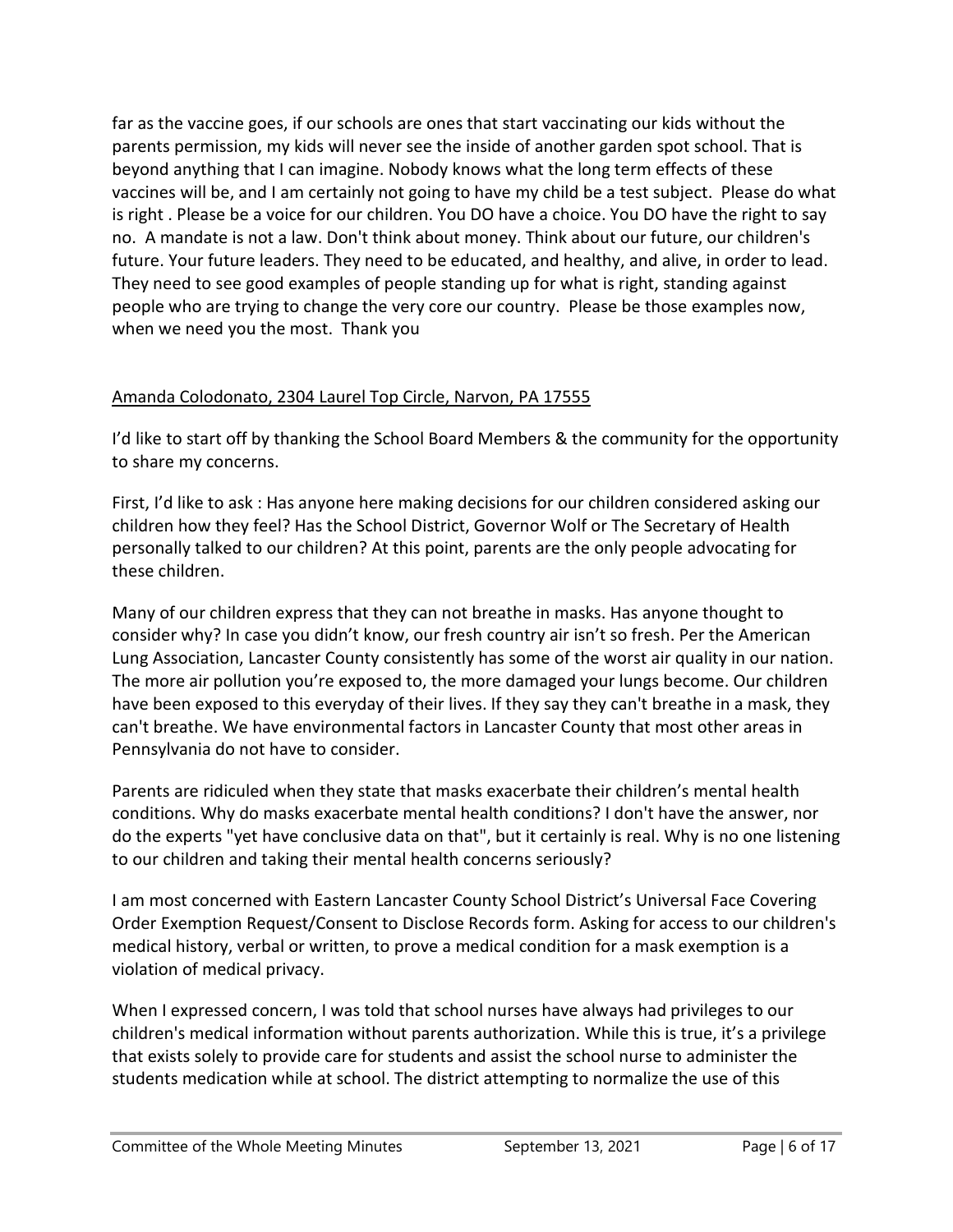privilege as a routine procedure is alarming. Per pa.health.gov "There has been concern from healthcare providers in providing information to schools without parent/guardian permission."

The School Nurse and Physician relationship exists for the School Nurse to assist in care for the student, not for the nurse to make medical decisions for the student.

To further complicate matters, LGH/Penn Medicine has stated that they are "not making or considering exemptions regardless of medical condition". Numerous medical practices in the area have made similar statements. LGH New Holland, which a large amount of our district uses as a family practice, has stated they will not be making recommendations to a school nurse.

If our community health care providers won't consider any medical exemptions, nor will they make recommendations, it becomes solely the school nurses responsibility to make a medical decision for a student.

The current "mask order" states an exception: "If wearing a face covering would either cause a medical condition, or exacerbate an existing one, including respiratory issues that impede breathing, a mental health condition or a disability."

In the case that a student's medical condition IS exacerbated by wearing a mask, but the school nurse made a decision that the child would not be considered exempt, who is held liable? I implore other concerned parents to seek that answer.

I'd also like to note, nowhere on the order does it say a physician's exemption & signature is required. It is "recommended" that any exception be in accordance with eligibility under Section 504 of the Rehabilitation Act or IDEA.

The process to acquire a simple mask exemption has become so overly complicated that it's nearly impossible. It shouldn't be this hard to keep our kids in school. At this point, it feels discriminatory of a child with a medical condition.

I'd like to end by mentioning this: Our teachers have one of the strongest unions in the state to defend them. A union that spent more than \$1 million in support of Governor Wolf in his 2018 re-election. Who do we have taking a stand and defending our children's best interests?

## Michelle Brullo, 345 Orchard Rd. Mohnton PA, 19540

Thank you to the board for your service to the community. You are in a tough spot and I acknowledge that as we all are during these difficult times. One thing we can find common ground on is our love for our children & wanting what's best for them. Those who know me well know that I do not like conflict but recently feel like it is time to take a stand. I do so respectfully and wish I could be there in person but am currently at one of my kiddos sporting events here on campus. I was very happy with the boards decision on the mask issue at the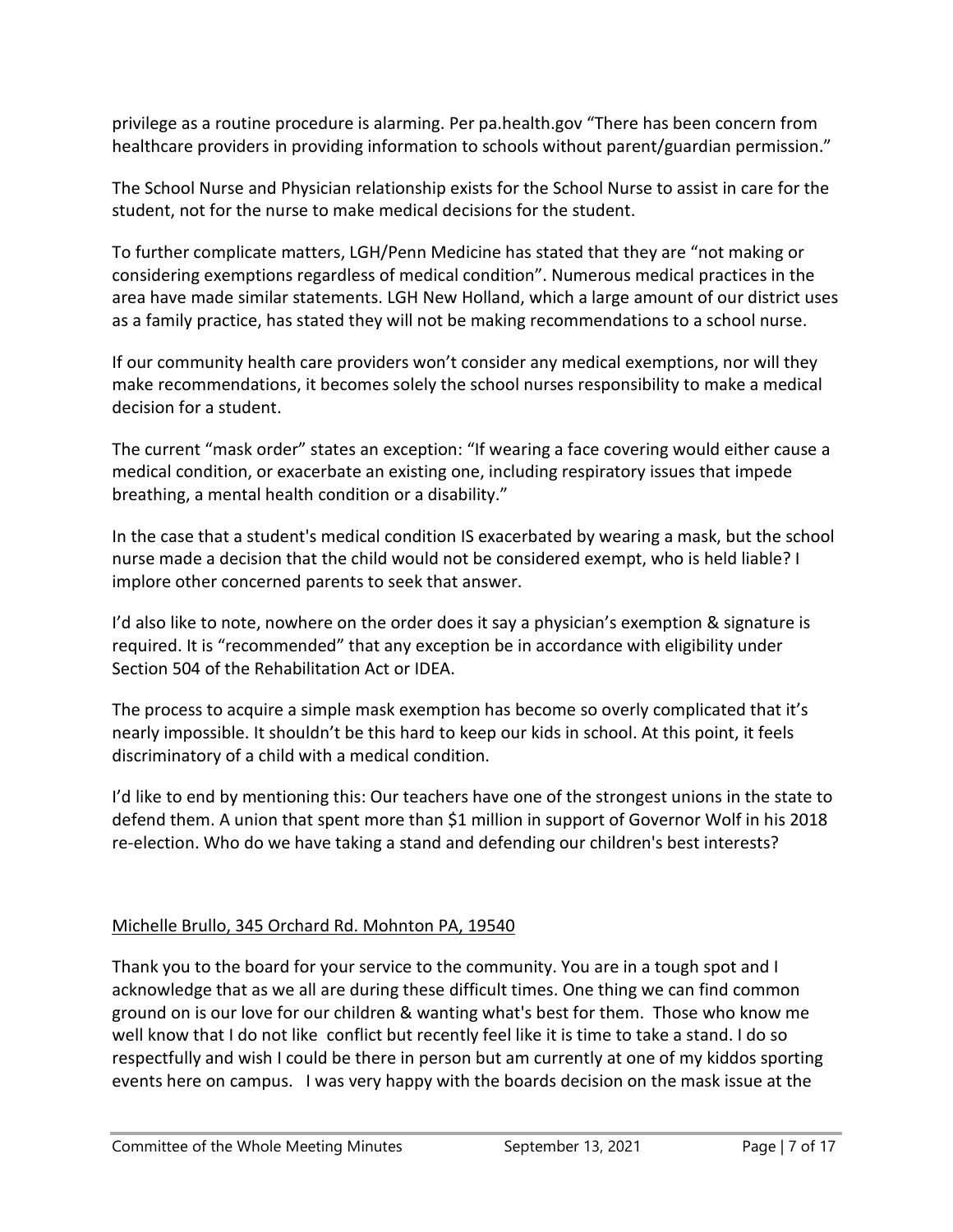beginning of school to keep it optional. I personally feel like it is a win win for both sides regarding the mask issue and I strongly disagree with the statement that those who don't choose to wear them are not caring or loving towards others. That statement is manipulative and controlling. However, due to the recent change by the Governor we are up against this again. In school we teach bullying of any kind will not be tolerated but it seams like bullying at a different level is already happening. When do our school leaders stand up and say enough is enough our district does not support a mask mandate. When do you help us by representing what we want? Know one wants our children to be sick and see them hurting but sickness doesn't only come in the form of Covid it also comes in the form of mental health issues... our children are suffering.....which one do we wanna sacrifice for the other??? I say neither...let our children be children and let the parents make the choice of what's best for our families. Lets do life together out of respect for each other. I support a No Mask Mandate! Thank you!

#### Lisa Heckman, East Earl Township- New Holland Pa 17557

We were so excited for a new school year after a normal summer for our family. We were maskless and enjoying life while staying healthy. Optional masks was simply the best direction to go- you wear one if you want, you don't wear one if you don't want to. Your choice. End of story.

We do NOT parent with Governor Wolf. We do NOT parent by getting a doctors signature on an exemption form approving or not approving what is best for our child. How does this even make sense. Think about it: Long term affects will NOT show up in the doctors file right now. Wearing masks day after day, week after week, month after month, and NOW year after year!!!! It is quite frightening to imagine what our precious children have gone through and will continue to go through if this does NOT stop now!

We simply know what is best for OUR children. We know what will come next if we let this major problem roll right out of our hands: vaccines will be the next thing they force on our children.

We do not need your help protecting our sweet children from Covid- but we do NEED your help and courage protecting our children from the Wolf Administration. Our bodies are made to fight off viruses instead of relying on a mask. We want our children to stay in ELANCO, so we are believing in Dr Hollister and our school board in directing and listening to EACH family in our community.

The state has no recourse of punishment for the district if you, ELANCO, do not accept the mask directive. The state has absolutely no power to discipline a district for non compliance of the mask directive.

Thank you for listening.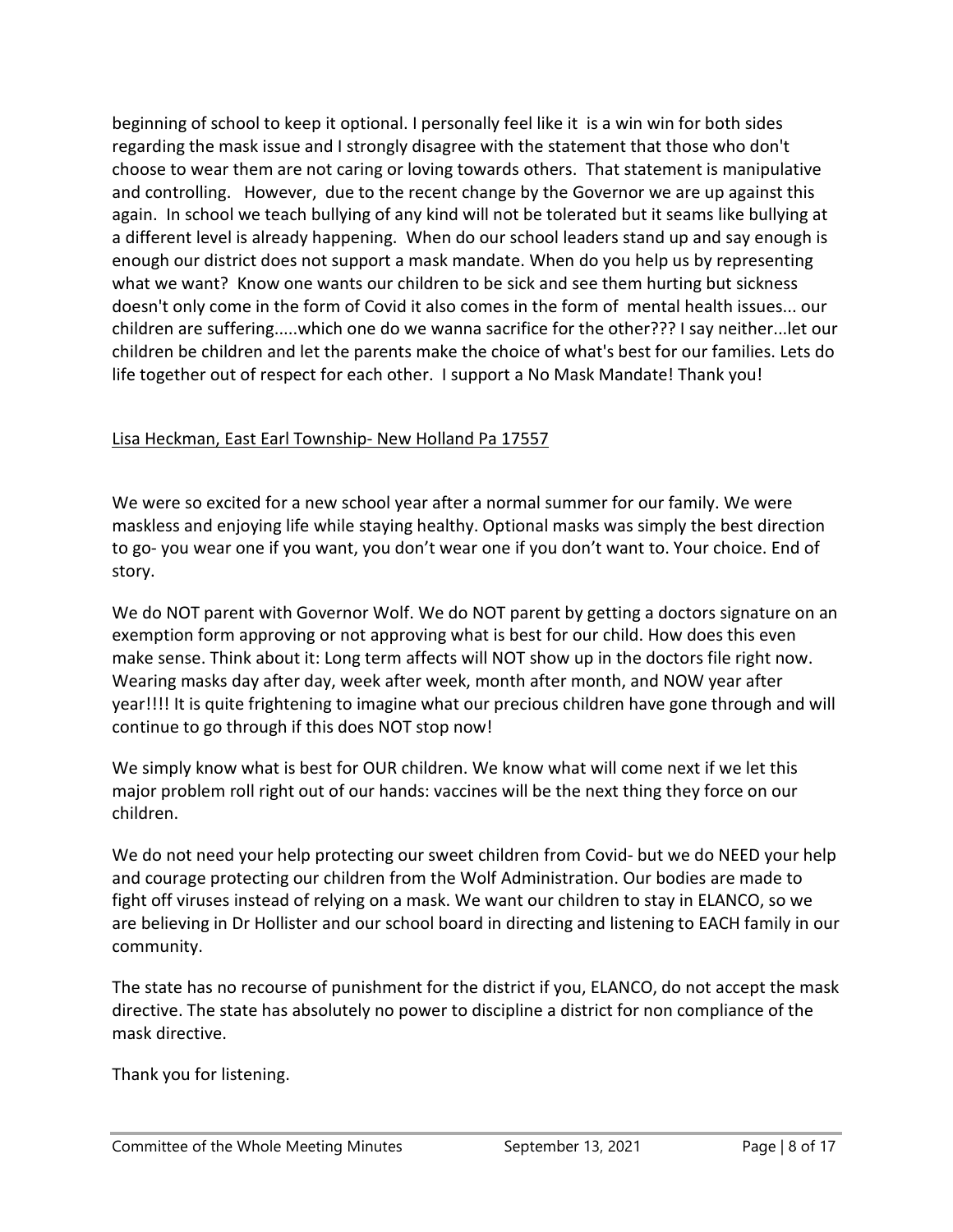## Sean Reese, 348 E Main St, New Holland, PA 17557

I'm unable to attend tonight's meeting because it's my daughter's birthday, but I wanted to briefly address two topics.

First, I wanted to let the board know what an amazing job the ELANCO teachers have been doing to start the year. I was able to meet some of my children's teachers at New Holland's Popsicles in the Parks event in August, as well as at New Holland Back to School Night last Thursday and was so impressed by the jobs they are doing. We are so fortunate to have such a dedicated teaching staff in our district.

Second, I saw in LNP on Friday that ELANCO had the highest number of COVID cases in the county last week, above all other school districts. I am concerned that optional quarantining and a large number of families seeking mask exemptions could be driving this. I encourage the board to consider strengthening the health and safety plan to prevent future outbreaks.

#### Jeff & Amanda Leaman, 1302 Martin St., East Earl, PA 17519

Good evening, first I would like to say thank you to all the board members for serving the ELANCO community, I'm sure this has been a rough couple years and no one thought we would be dealing with the current issues going on today.

I am not able to be at the meeting tonight, but do want to express our concerns on the "requirement" of masks for our students. As a family we strongly believe that masks do not protect our children from getting Covid or spreading to others. Unfortunately the media is trying to scare us into believing that they do. Look at how often children touch their face to adjust their masks, itch there nose, etc. They are more then likely touching their face more often with a mask on, then without one. Masks dehumanize us and erase our unique identities, they serve as a constant reminder that we should be afraid. They have become a cruel device on children everywhere, young children covered by masks, struggling to understand social expressions of their peers. To me, this is extremely sad, children need to see their teachers/peers smile and laugh. To know that their teacher is proud of them, a smile can change a persons day, especially a child when you don't know what they may be facing when they leave that classroom. Face coverings cause harm to the American psyche, they provide little to no medical benefit.

Please let me be clear, I am not criticizing anyone who would like to wear a mask, it should be a totally optional CHOICE, we have relayed this to our children as well. This is a free country, and that is one of the reasons we are so fortunate to live in the USA, but pushing a mandate like this on our children is unacceptable.

We will continue to pray for guidance for all the people having to make decisions on this mandate.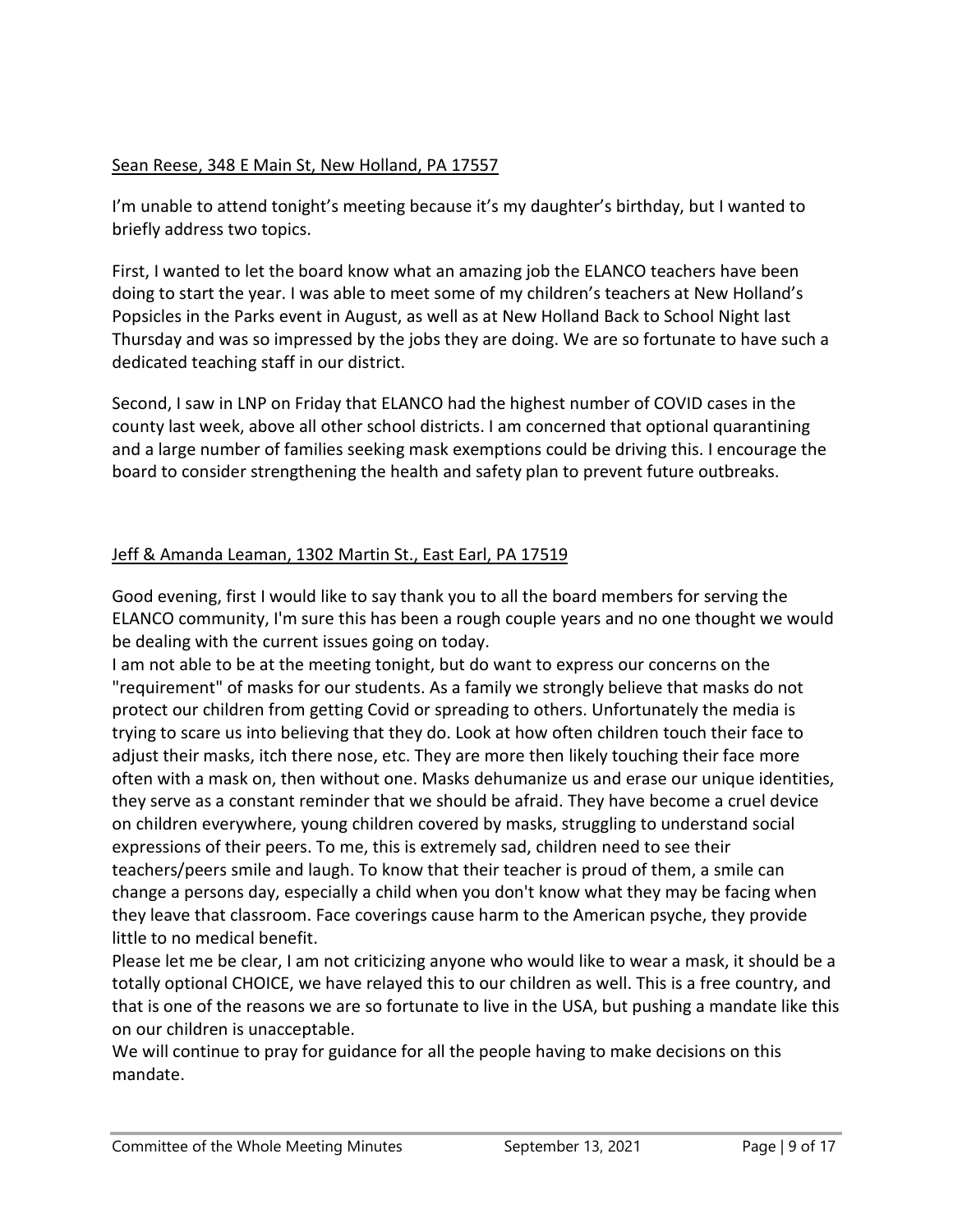## Karen Sauder, 443 Linden Road East Earl, PA 17519

Dear school board members, Dr Hollister, & Dr Larkin,

Thank you for your continued service through this difficult pandemic and the many decisions that you continue to face daily. I have 3 children at Blue Ball Elementary school and also serve as a nurse practitioner in the local community. I want to commend you for your hard work since this pandemic started, and for the mitigation strategies that you employed last school year that allowed our children to remain in school in person, while many others were not so lucky. Those strategies were very effective in allowing our community to continue to retain a sense of normalcy through a challenging time. During all of this, the virus has hit highs and lows, but we are again incurring a surge in cases with the much more contagious delta variant of COVID-19. Therefore, while we continue to desire in person learning, the same strategies that we employed previously will be necessary to allow us to successfully remain in school. Universal mask wearing, social distancing, and frequent handwashing are all basic, simple strategies that are not harmful to children, and will allow them the benefits of remaining in school.

It has already become evident that with Elanco's initial 'safety plan' COVID started to spread. And, once the mask mandate was announced, a grace period was offered to students and parents to allow time to procure appropriate exemptions. Since you may not bear witness to the effects of the 'grace period', I want to ensure that you are aware that the grace period has essentially meant that masks continue to be optional until exemptions are due at the end of this week. Therefore, we can expect cases to continue to rise given minimal mitigation strategies. Even more disappointing is hearing from students in the community that "my teacher doesn't wear a mask, so why should I?". I can't adequately express my disappointment with such behavior. While I know there are many teachers that have set an excellent example with routine masking, we need all of our teachers and leaders to be role models in this effort, and show our students that we care for their wellbeing.

Furthermore, I understand that many will make claims that 'children are not dying from this virus'. First, that is an exceptionally low bar to set, and I truly hope we all aim higher. And second, that is actually incorrect, but apparently not at a rate high enough to alarm some. So, for those that might feel that way, I must ask you to look outside of you and your child's personal needs, and consider the teacher who has asthma, or the custodian with multiple comorbidities over age 65, and even the MDS student with a compromised immune system. We need to employ universal masking to protect ALL of the members of our school community. The effects of our choices are far reaching. It is no secret that substitute teachers have become scarce in the past year, creating many challenges for classrooms to remain adequately managed through the pandemic. Based on the survey data done at the start of the year, indications were clear that staff preferred masking within the schools. Therefore, if mitigation strategies continue to be insufficient, you may find that teachers will find employment in districts that offer a safer environment.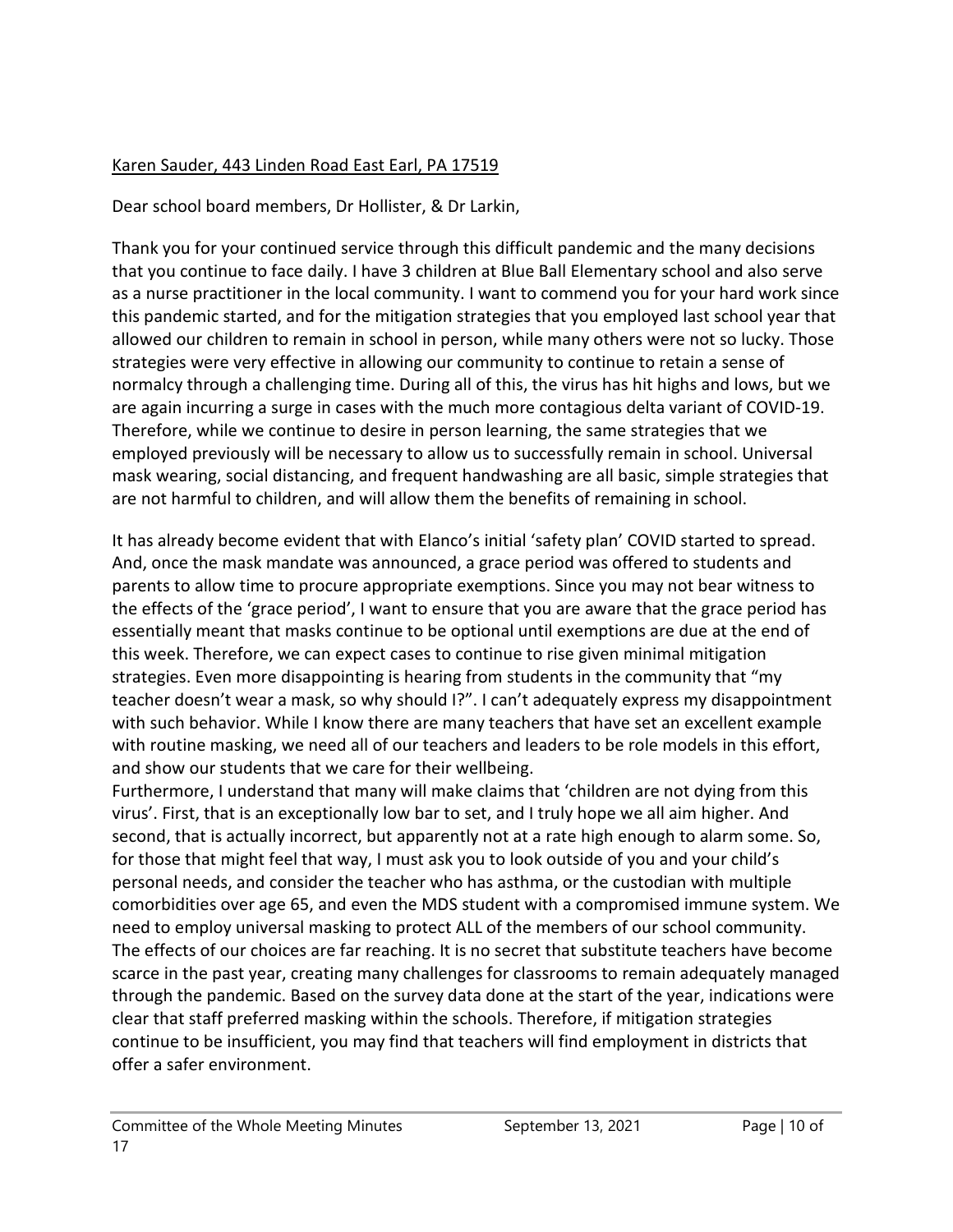I understand that you will continue to be urged to continue to allow masks to be optional. The following are six realities that need to be considered as you make decisions for this school year: Children under 12 are not approved for the COVID vaccine yet, so they are susceptible to COVID and all of the impacts that come with an infection; including multisystem inflammatory syndrome and Long covid.

The number of children who are eligible to receive a COVID vaccine who have received one is well below the threshold to prevent the spread in schools.

The Delta variant  $-$  the most contagious strain of COVID yet  $-$  is the most common in the United States and will pose a "significant threat" to students and staff, as without preventative strategies Delta will move very efficiently through schools and cause illness, school closures, and death;

Other respiratory viruses with similar symptoms to COVID have emerged this summer and, once they enter schools, they will exacerbate problems created by COVID and further disrupt education;

If masking is left to individual choice, it is likely that if masking is not a firm expectation of schools, even children who intend to wear masks will not do so and will undoubtedly cause negative psychological impacts for those who are, or are not, wearing masks, like bullying or other types of harassment; and

Children with COVID can pass it to family members who may be more susceptible to severe illness causing hospitalization and death, and with the Delta variant more children are in need of hospitalization as well.

Lastly, I want to leave you with some words from Paul Offitt, director of the Vaccine Education Center at CHOP and an internationally recognized expert in the fields of virology and immunology. "With respect to children, parents do not have carte blanche. At one time, children were the property of their fathers, but that is no longer the case. Children are "persons" under the Constitution, and as the ruling in Prince v. Massachusetts held, parents do not have a constitutional right to make martyrs of their children. Parents have an obligation to protect their children's health and life, which means that the school district mandates that reduce the risk of death to children should be enforceable, period."

Thank you for your time and consideration.

# **COMMENTS** (IN-PERSON):

President Wentzel read a statement from himself and Vice President Mr. Buck.

Jennifer Jarvis Rosado, 335 Broad Street, East Earl, PA 17519

Ms. Rosado presented her concerns and comments regarding the mask mandate issued by Governor Wolf and the acting Health Secretary Beam.

# Caytlyn Weiland, Narvon, PA

Ms. Weiland presented her concerns and comments regarding the mask mandate issued by Governor Wolf and the acting Health Secretary Beam.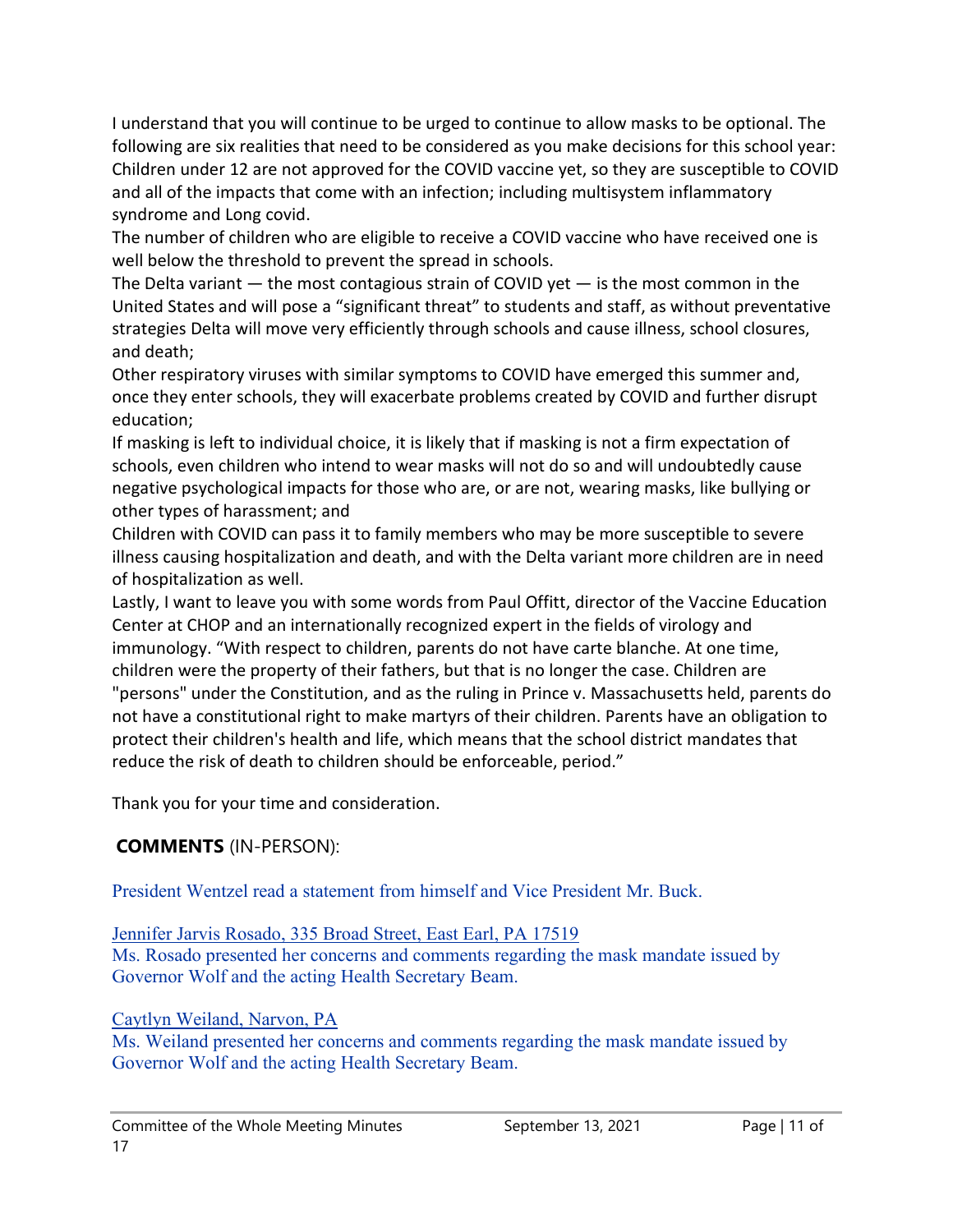## Nikki Shirk, 1064 E. Main Street, New Holland, PA

Ms. Shirk presented her concerns and comments regarding the mask mandate issued by Governor Wolf and the acting Health Secretary Beam and the District's mask exemption form.

Mrs. Geyer made a Motion to recess board meeting. It was seconded by Mrs. Maio.

Mrs. Geyer withdrew her motion to recess board meeting.

#### Janelle Musselman, 371 State Street, New Holland, PA

Ms. Musselman thanked the Board for efforts and decisions regarding the new Athletic facilities. She also presented concerns and comments regarding the mask mandate issued by Governor Wolf and the acting Health Secretary Beam.

#### Michele Zook, 305 Cottonwood Lane, New Holland, PA

Ms. Zook presented her concerns and comments regarding the mask mandate issued by Governor Wolf and the acting Health Secretary Beam. She read a statement from the Lancaster County Sheriff's office.

Vicky Fryer, New Holland, PA

Ms. Fryer presented her concerns and comments regarding the mask mandate issued by Governor Wolf and the acting Health Secretary Beam.

Joyce King, 1280 Reading Road, Denver, PA

Ms. King said a prayer and presented her concerns and comments regarding the mask mandate issued by Governor Wolf and the acting Health Secretary Beam.

## Andy Tibbins, 113 W. Broad Street, New Holland, PA

Mr. Tibbins presented his concerns and comments regarding the mask mandate issued by Governor Wolf and the acting Health Secretary Beam.

## Tony Bellini, 124 Shalom Drive, Denver, PA

Ms. Bellini presented his concerns and comments regarding the mask mandate issued by Governor Wolf and the acting Health Secretary Beam.

## Amalia Bellini, 124 Shalom Drive, Denver, PA

Ms. Bellini presented her concerns and comments regarding the mask mandate issued by Governor Wolf and the acting Health Secretary Beam.

## Eno Bellini, 124 Shalom Drive, Denver, PA

Mr. Bellini presented his concerns and comments regarding the mask mandate issued by Governor Wolf and the acting Health Secretary Beam.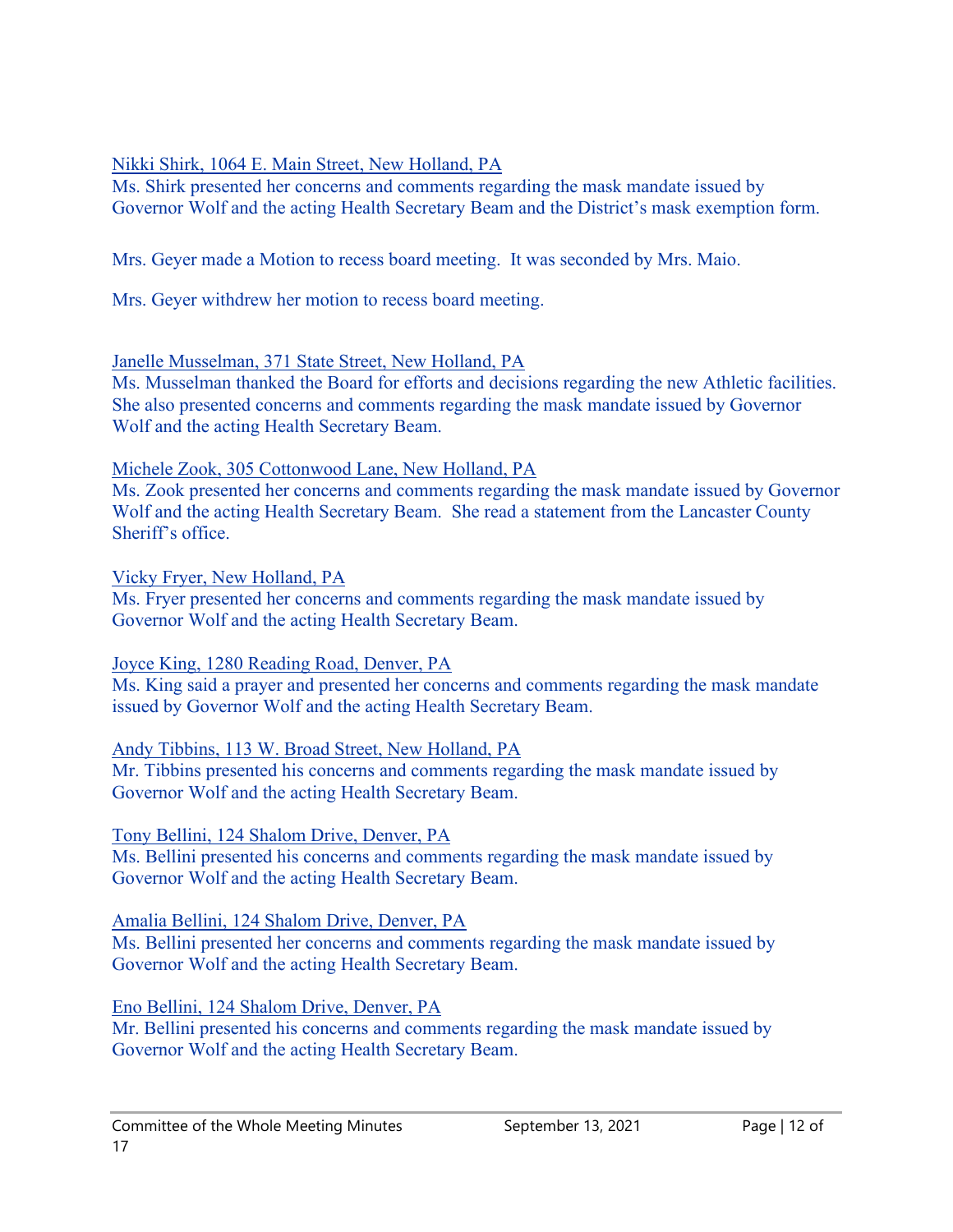Jolene Nolt, 1276 Poplar Street, East Earl, PA

Ms. Nolt presented her concerns and comments regarding the mask mandate issued by Governor Wolf and the acting Health Secretary Beam.

#### Rosanna Martin, 985 Sunset Avenue, New Holland, PA

Ms. Martin presented her concerns and comments regarding the mask mandate issued by Governor Wolf and the acting Health Secretary Beam.

#### Kathy Chambers, 710 Stonecrest Drive, New Holland, PA

Ms. Chambers presented her concerns and comments regarding the mask mandate issued by Governor Wolf and the acting Health Secretary Beam. She read a statement from State Representative Barbara Gleim.

# Priscilla Eberly, 1174 E. Pieffer Hill Road, Stevens, PA

Ms. Eberly presented her concerns and comments regarding the mask mandate issued by Governor Wolf and the acting Health Secretary Beam.

#### Aaron Keen, New Holland, PA

Mr. Keen presented her concerns and comments regarding the mask mandate issued by Governor Wolf and the acting Health Secretary Beam.

#### Julie Zimmerman, 318 Heritage Drive, New Holland, PA

Ms. Zimmerman presented her concerns and comments regarding the mask mandate issued by Governor Wolf and the acting Health Secretary Beam.

#### Marc Hames, 102 Dogwood Drive, Narvon, PA

Mr. Hames thanked the Community for their comments, presented several scriptures, and said a prayer.

#### Diane Boone, 729 Pleasant Drive, New Holland, PA

Ms. Boone presented comments from another Board member from the another school district regarding the mask mandate issued by Governor Wolf and the acting Health Secretary Beam.

## Chris Rojahr, 2301Valley View Road, Narvon, PA

Ms. Rosado presented her concerns and comments regarding the mask mandate issued by Governor Wolf and the acting Health Secretary Beam and said a prayer.

#### Dave Horst, 1186 East Earl Road, East Earl, PA

Mr. Horst presented her concerns and comments regarding the mask mandate issued by Governor Wolf and the acting Health Secretary Beam.

The Board discussed Policy 903 and the procedures for public comments.

President Wentzel thanked the Community for their public comments.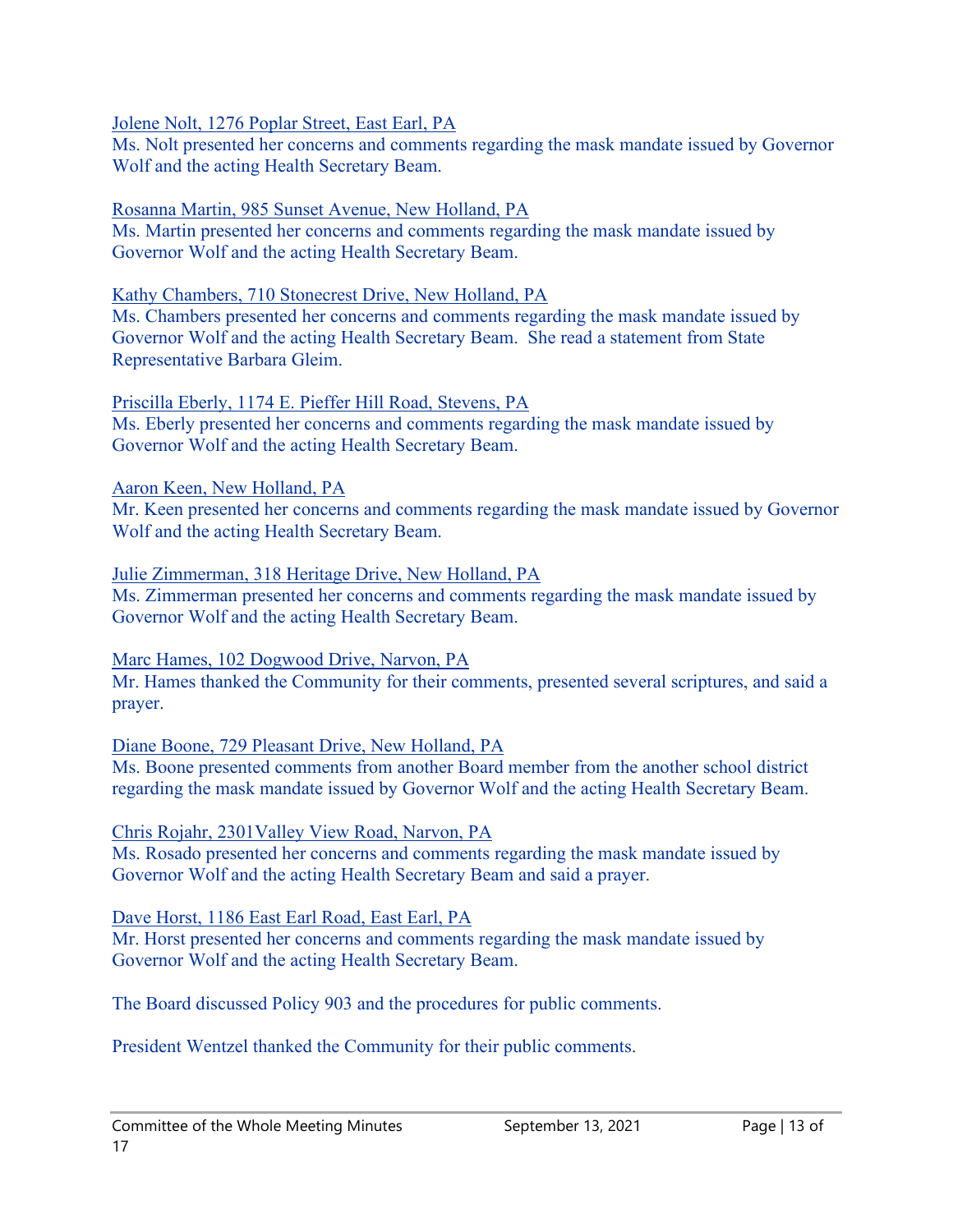# **4. Approve Personnel Report**

Mr. Irvin made a motion to approve the personnel report. It was seconded by Mr. Conroy. **The motion was approved. (9-0)**

# **5. Property and Services**

#### **5.a. Action Items:**

## **5.a.a. Approval of the HVAC Retrofit Project at New Holland Elementary School**

Mr. Ramsey requested the Board to approve the HVAC retrofit project at New Holland Elementary School. He noted that this was part of the District's capital improvement plan and would hopefully start the upcoming summer.

#### **5.a.b. Approval of the updated list of Bus Drivers and Assistants for the 2021-22 school year**

Mr. Ramsey requested the Board to approve the final list of Bus Driver and Assistants for the 2021-2022 school year.

#### **5.b. Information Items:** None.

## **6. Program**

#### **6.a. Action Items:**

## **6.a.a. Approval of Affidavits of Guardianship**

Dr. Larkin requested the Board to approve Affidavits of Guardianship.

## **6.a.b. Approve Partial Waiver for Special Education Services**

Dr. Larkin requested the Board to approve the Partial Waiver for Special Education Services. She noted that this waiver was for families who have chosen ELANCOnline Virtual Academy for their learners and due to the virtual aspect of learning, some services in their IEPs were not able to be met.

## **6.b. Information Items:**

## **6.b.a. Policy 109- Resources and Materials**

Dr. Larkin updated the Board on Policy 109, noting that the District's tech integrators and librarians were developing a system for curating resources both software programs, and building library materials. She indicated that she would present the policy in October.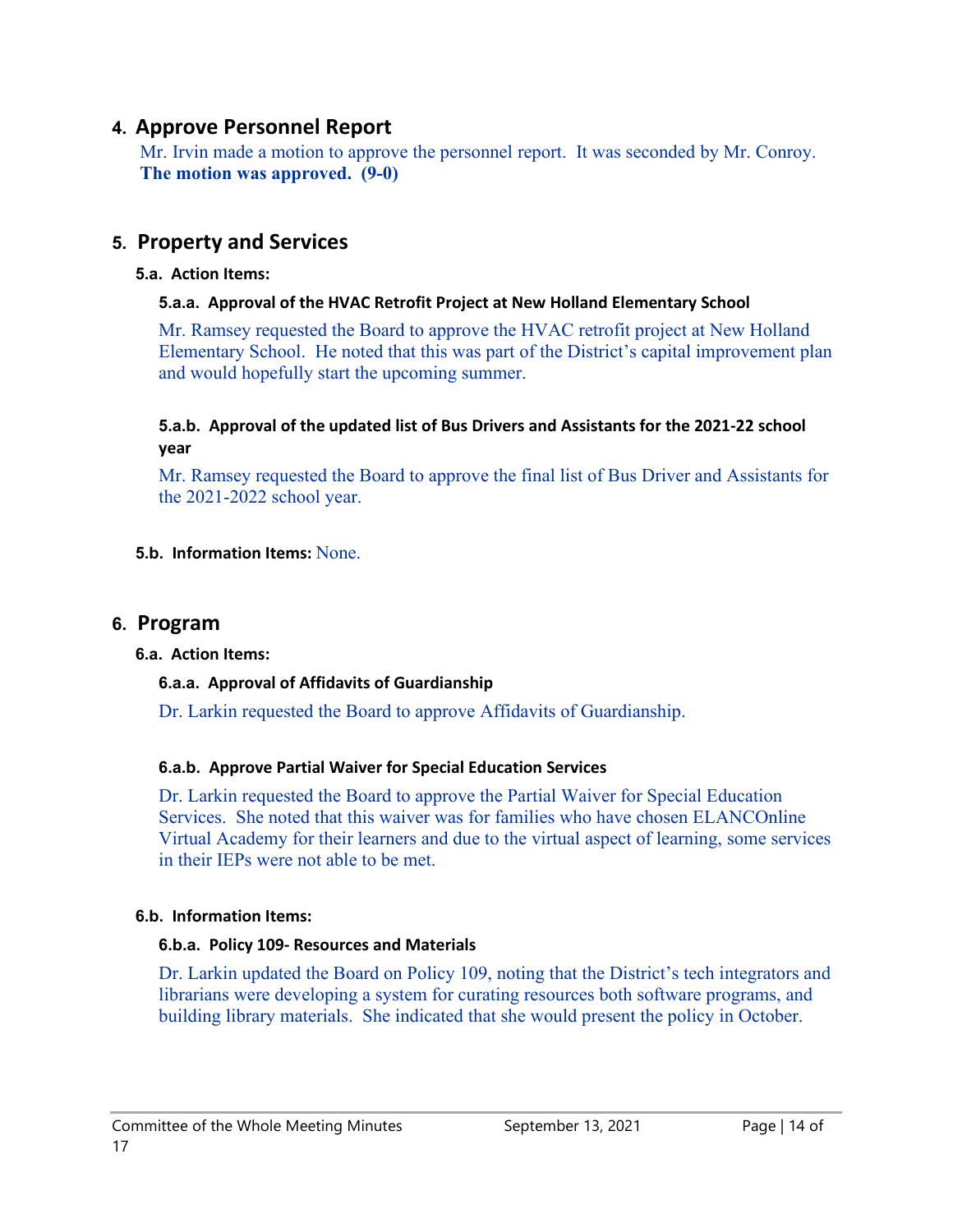# **7. Management**

## **7.a. Action Items:**

**7.a.a. PSBA Officer Elections. Board will need to discuss and vote on candidates for various leadership positions at PSBA.** 

<https://www.psba.org/psba-officer-elections/>

Dr. Hollister informed the Board that they would need to discuss and vote on the elections of the PSBA officers.

Mr. Irvin indicated that he would get the recommendation from the local officer of the IU13.

#### **7.a.b. Change to 2021-2022 school calendar to make Friday, October 1, 2021, an Early Dismissal Day.**

Dr. Hollister requested the Board to approve the change to the District school calendar adding an early dismissal day on Friday, October 1, 2021.

Mr. Irvin made a motion to approve the change to 2021-2022 school calendar to make Friday, October 1, 2021, an Early Dismissal Day. It was seconded by Mr. Dahl. **The motion was approved. (9-0)**

## **7.b. Information Items:**

## **7.b.a. Review Health and Safety Plan**

Mr. Conroy read a statement regarding his concerns with the language in the mask mandate issued by Governor Wolf and the acting Health Secretary Beam.

The Board and Administration discussed the current District's exemption form that was in place.

Mr. Conroy made a motion that we continue to use the already Board approved ELANCO Health and Safety Plan as is with no modifications. It was seconded by Mr. Naranjo.

The Board discussed the language in mask mandate issued by Governor Wolf and the acting Health Secretary Beam, a new exception form that allowed parents to decide whether they wanted their learners to wear a mask.

Dr. Hollister noted that he disagreed with the comments made by the Board and recommended that all students wear masks for the health and safety of everyone.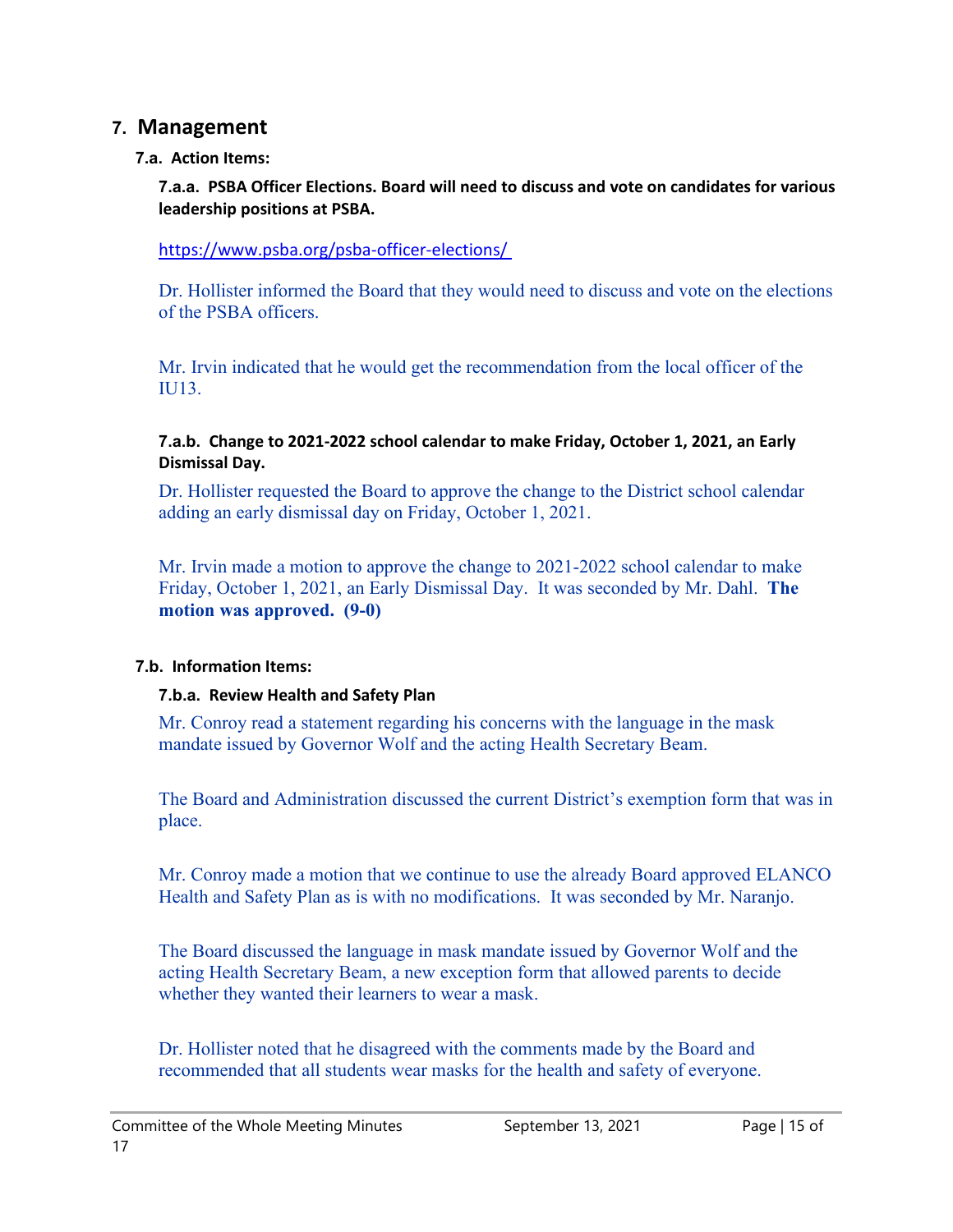The Board discussed the language of the exception form and the procedure for submitting the form.

Mr. Conroy **rescinded** his motion that we continue to use the already Board approved ELANCO Health and Safety Plan as is with no modifications.

Mr. Conroy made a motion that the exception letter should read simply: "I believe that a face covering would cause my son or daughter a medical condition and therefore will not be wearing face covering at school" Signed by the parents and submitted to the Administration of their school and everything would be fine." It was seconded by Mr. Irvin.

The Board and Administration discussed the procedure for the exception form.

Mr. Conroy **rescinded** his motion that the exception letter should read simply: "I believe that a face covering would cause my son or daughter a medical condition and therefore will not be wearing face covering at school" Signed by the parents and submitted to the Administration of their school and everything would be fine."

Mr. Conroy made a motion that we continue to use the preapproved Health and Safety Plan with making certain modifications to allow for an exception permission slip be granted by parents. It was seconded by Mr. Irvin.

The Board discussed the process for the new exception permission slip.

Mr. Conroy **rescinded** his motion that we continue to use the preapproved Health and Safety Plan with making certain modifications to allow for an exception permission slip be granted by parents. It was seconded by Mr. Irvin.

Mr. Conroy made a motion that we continue to use the already preapproved and voted on ELANCO Health and Safety Plan with no modifications. It was seconded by Mr. Naranjo. **A roll call vote was taken, and the motion was not approved. (4-5**)

Mr. Dahl made a motion to allow a parent signature to exempt them from the mask mandate and this applies to anyone on the property. It was seconded by Mr. Irvin.

The Board discussed the clarification of the made motion and how the exemption applied others in the building including sporting events.